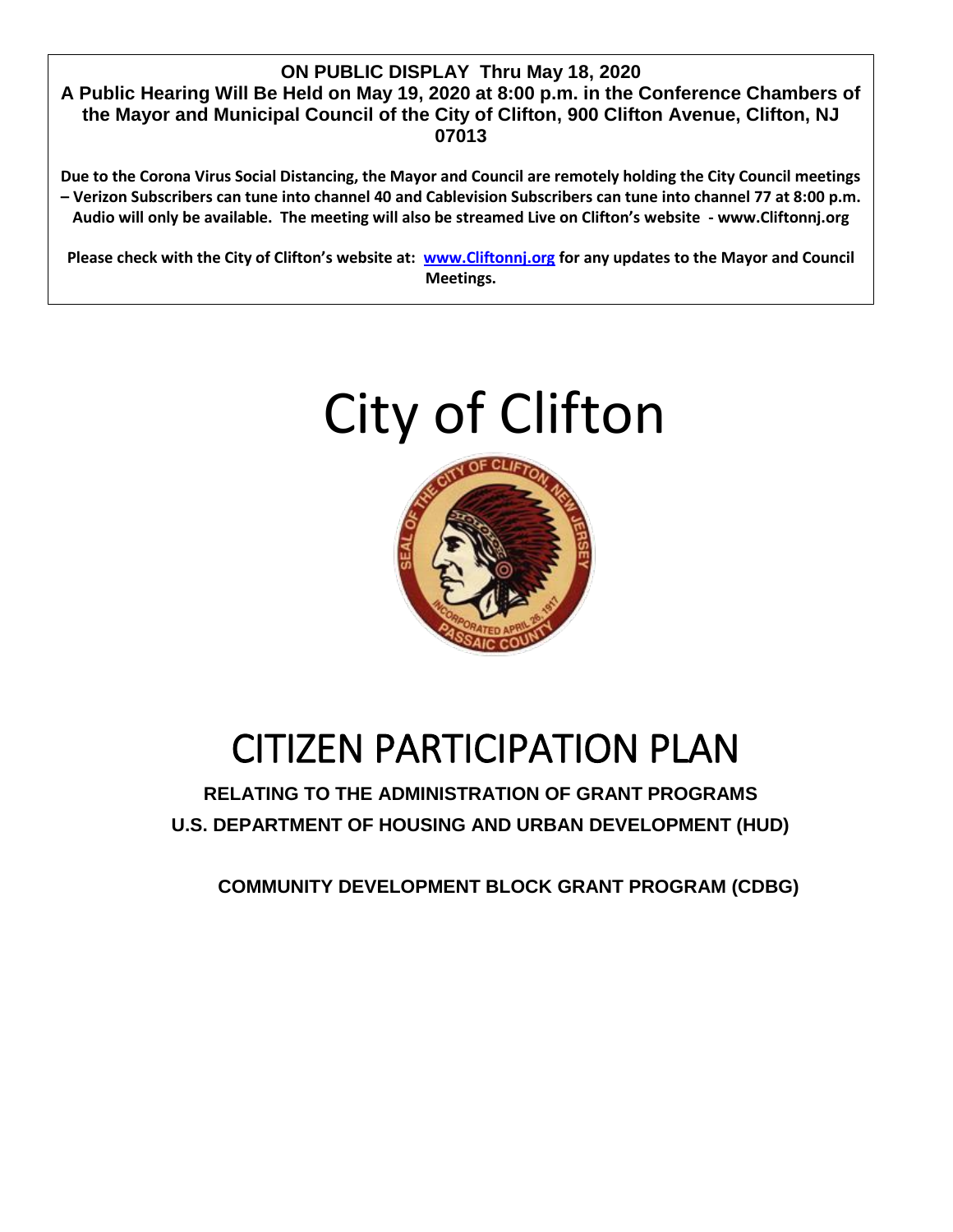## **CITY OF CLIFTON CITIZEN PARTICIPATION PLAN COMMUNITY DEVELOPMENT BLOCK GRANT PROGRAM OF THE U.S. DEPARTMENT OF HOUSING AND URBAN DEVELOPMENT (HUD)**

|  | <b>Table of Contents</b> |
|--|--------------------------|
|--|--------------------------|

| А. | Introduction<br>Purpose<br>$\bullet$<br>Lead Agency<br>$\bullet$<br><b>Effective Date</b><br>$\bullet$                                                                                                                                                                                                                                                                                                                                                                                                                                                                                                                                                                                                 | 5 |
|----|--------------------------------------------------------------------------------------------------------------------------------------------------------------------------------------------------------------------------------------------------------------------------------------------------------------------------------------------------------------------------------------------------------------------------------------------------------------------------------------------------------------------------------------------------------------------------------------------------------------------------------------------------------------------------------------------------------|---|
| В. | <b>Encouragement of Citizen Participation</b><br>General<br>$\bullet$<br><b>Non-English Speakers</b><br>٠<br>People with Disabilities<br>$\bullet$<br><b>LMI People</b><br>$\bullet$<br><b>Organizations and Agencies</b><br>$\bullet$<br><b>Local Public Housing Agency</b><br>$\bullet$<br><b>Public Notices</b><br>$\bullet$<br><b>Public Hearings</b><br>$\bullet$<br><b>Technical Assistance</b><br>$\bullet$<br><b>Online Access</b><br>$\bullet$<br><b>Other Engagement Techniques</b><br>$\bullet$<br><b>City Contact Person</b><br>$\bullet$<br>In the Event of an Emergency<br>$\bullet$                                                                                                     | 5 |
| C. | The Citizen Participation Plan<br>Plan Development<br>$\bullet$<br>Public Review of the Draft Plan<br>$\bullet$<br><b>Public Hearing</b><br>$\bullet$<br>Comments Received on the Draft Plan<br>$\bullet$<br><b>Clifton City Council Action</b><br>$\bullet$<br>Submission to HUD<br>$\bullet$<br>Amendments to the Approved Citizen Participation Plan<br>$\bullet$<br><b>Amendment Considerations</b><br>$\bullet$<br><b>Draft Amended Plan Review</b><br>$\bullet$<br>Comments Received on Draft Amended Citizen Participation Plan<br>$\bullet$<br><b>Public Hearing</b><br>$\bullet$<br><b>Executive Action</b><br>$\bullet$<br>Submission to HUD<br>$\bullet$<br><b>Plan Access</b><br>$\bullet$ | 9 |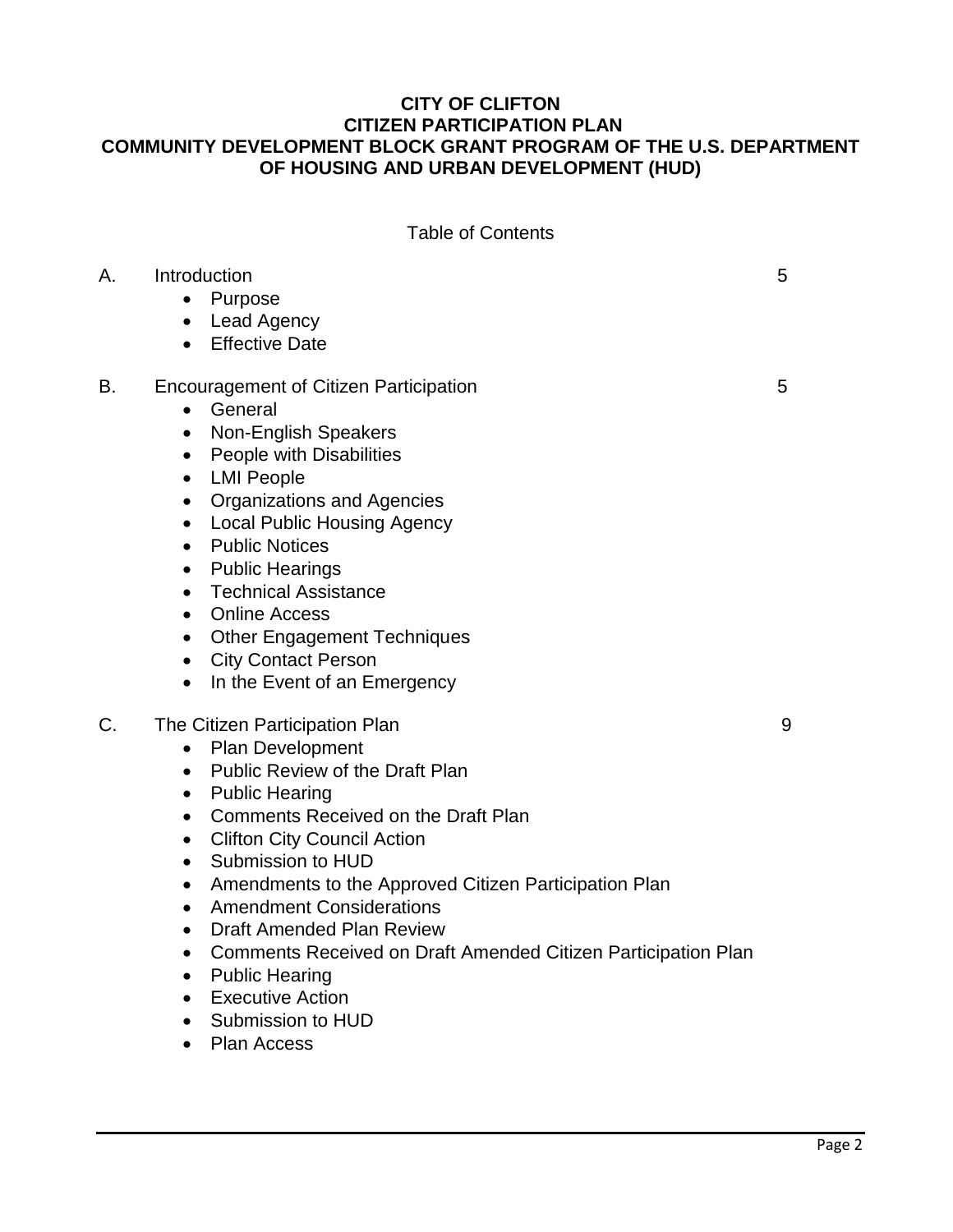## **CLIFTON CITY CITIZEN PARTICIPATION PLAN**

#### Table of Contents continued

## D. The Consolidated Plan 16

- Plan Development
- Stakeholder Consultation and Citizen Outreach
- Public Hearings
- Potential Displacement of People
- Public Display and Comment Period
- Comments Received on the Draft Consolidated Plan
- Clifton City Council Action
- Submission to HUD
- Revisions to the Consolidated Plan
- Revision Considerations
- Public Display and Comment Period
- Comments Received on the Draft Revised Consolidated Plan
- Clifton City Council Action
- Submission to HUD
- Plan Access

#### E. The Annual Action Plan 21

- Plan Development
- Public Hearings
- Public Display and Comment Period
- Comments Received on the Draft Annual Action Plan
- Clifton City Council Action
- Submission to HUD
- Revisions to the Annual Action Plan
- Revision Considerations
- Public Display and Comment Period
- Comments Received on the Draft Revised Annual Action Plan
- Clifton City Council Action
- Submission to HUD
- Plan Access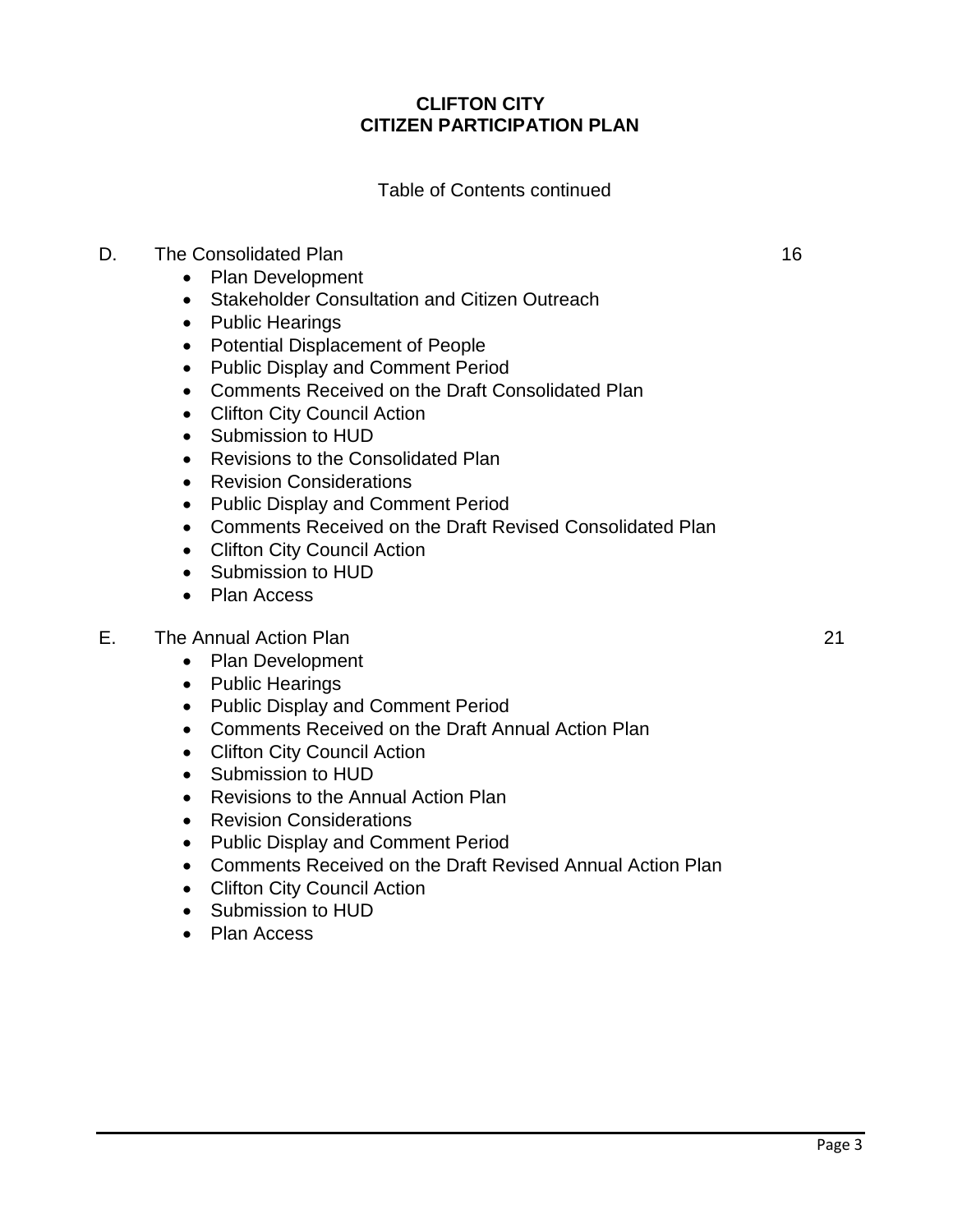## **CLIFTON CITY CITIZEN PARTICIPATION PLAN**

Table of Contents continued

## F. Consolidated Annual Performance and Evaluation Report (CAPER) 25

- Report Development
- Report Considerations
- Public Display and Comment Period
- Comments Received on the Draft CAPER
- Submission to HUD
- Plan Access

#### G. Complaints 29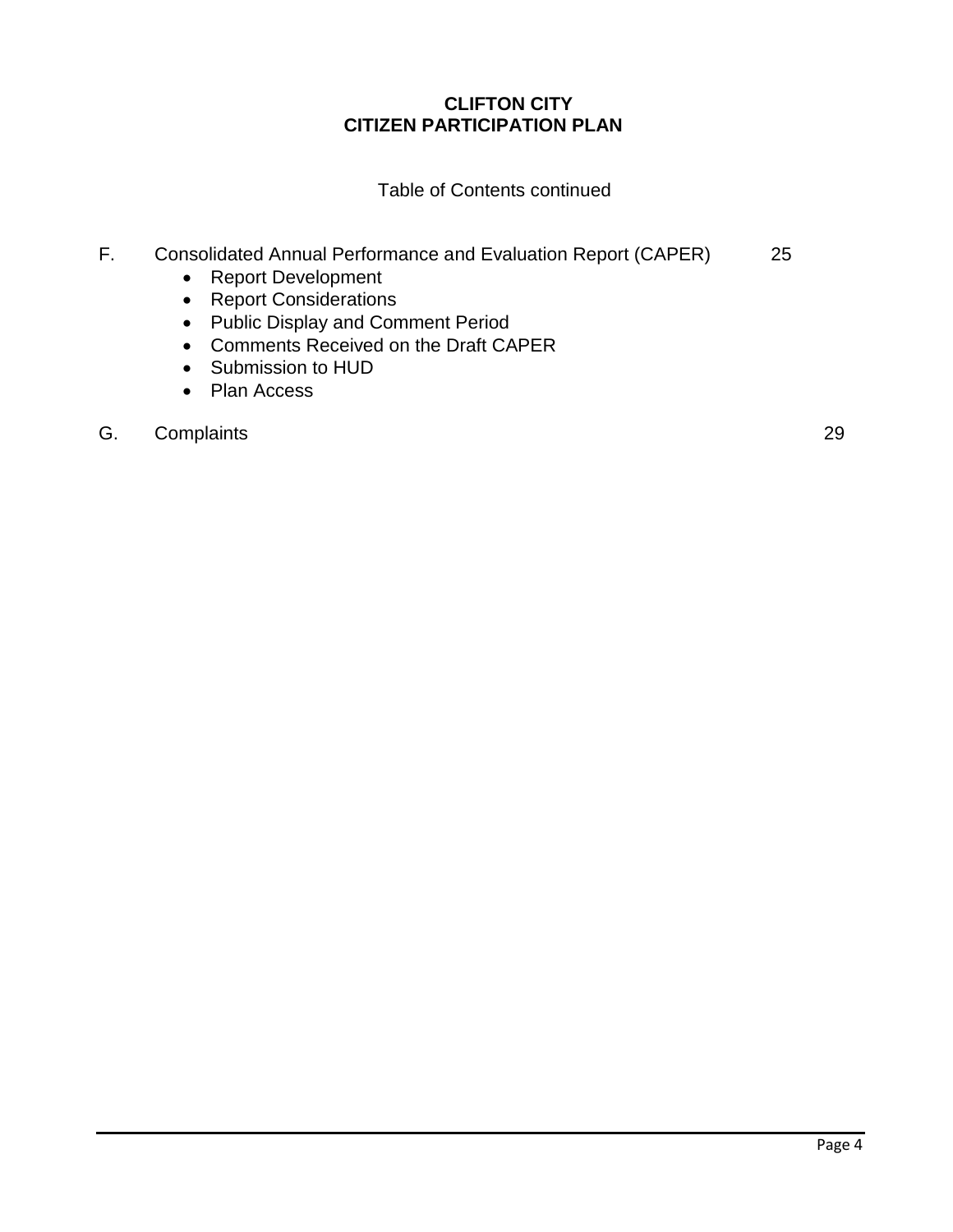## **CLIFTON CITY CITIZEN PARTICIPATION PLAN**

## **A. Introduction**

## Purpose

Pursuant to the citizen participation requirements of 24 CFR Section 91.105 and 24 CFR Part 5, the City of Clifton (referred to as the "City") sets forth the following Citizen Participation Plan (the "Plan") as it relates to the administration of the grant programs funded by the U.S. Department of Housing and Urban Development (HUD), including:

- Community Development Block Program (CDBG)
- any other grants that may be provided by HUD.

The Plan presents the City's plan to provide opportunity for and encourage all citizens to participate in the development, revision, amendment, adoption, and implementation of:

- 1) The Citizen Participation Plan (CPP)
- 2) The Analysis of Impediments to Fair Housing (AI)
- 3) The Consolidated Plan (CP)
- 4) The Annual Action Plan (AAP) , and
- 5) The Consolidated Annual Performance and Evaluation Report (CAPER)

## Lead Agency

The Clifton City Community Development Office is the lead agency responsible for the administration of the following HUD funded federal Community Development Block Grant Program.

## Effective Date

Subsequent to approval of this Citizen Participation Plan by the City Council and HUD, the Plan shall be effective until it is amended or otherwise replaced.

## **B. Encouragement of Citizen Participation**

## General

The City provides for and encourages citizens to participate in the development, revision, amendment, adoption and implementation of the Citizen Participation Plan, the Assessment of Fair Housing, the Consolidated Plan, the Annual Action Plan, and the CAPER. The City encourages participation of people with low- and moderate-incomes, particularly by residents of predominantly low- and moderate- income neighborhoods as well as those living in areas designated as revitalization areas, in slum and blighted areas, and/or in areas where HUD funds are proposed to be used. With respect to the public participation initiatives included in this Plan, the City will take appropriate actions to encourage the participation of all its citizens, including non-White residents, non-English speaking people, and people with disabilities, as described below.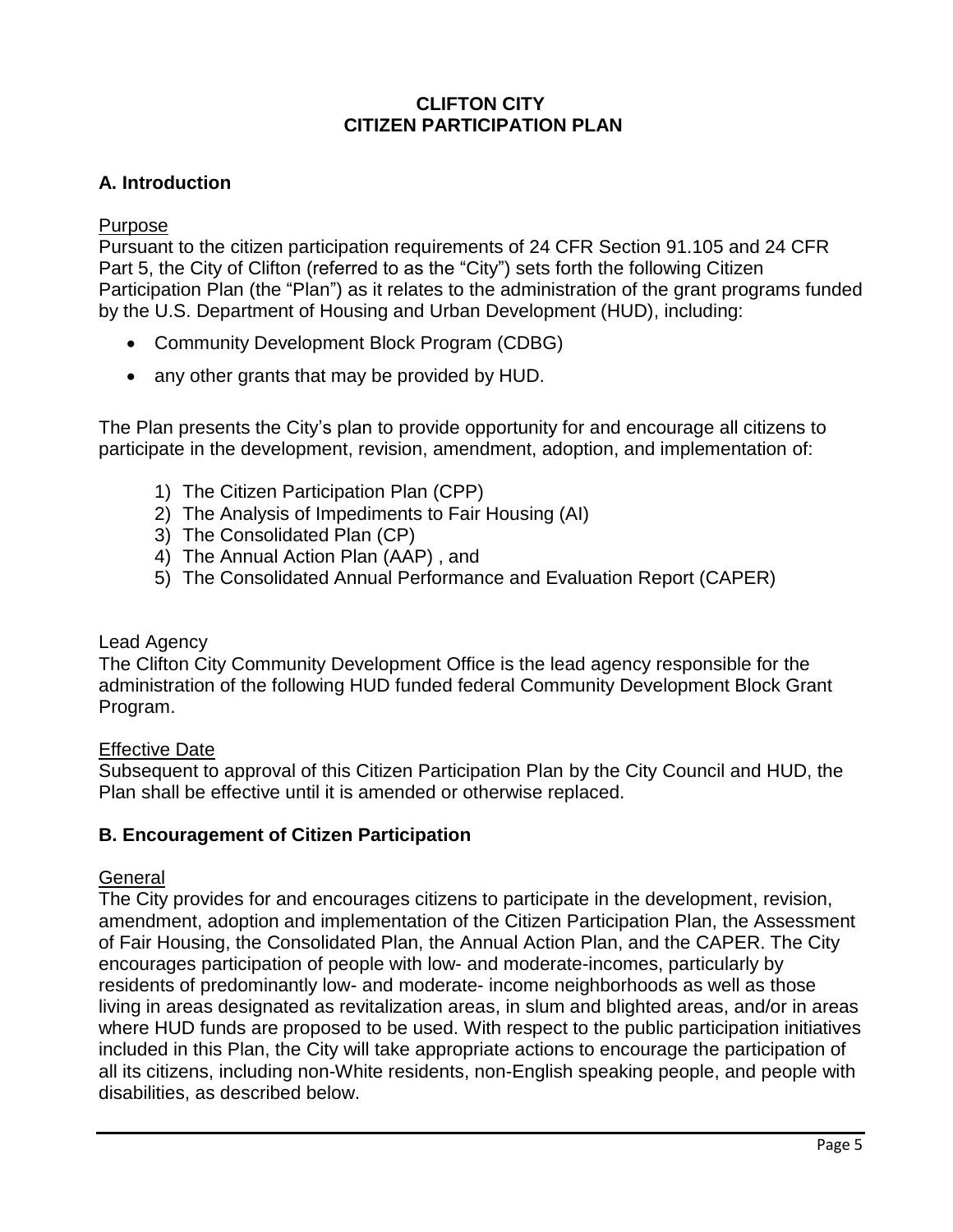## Non-English Speaking People

The City has determined that, based on 2011-2015 American Community Survey data, 55 percent of its residents (age 5 and older) speak a language other than English. However, only a small portion of this population speaks English "less than very well". Spanish, Polish and Gurati are the language were more than 1,000 people speak English less than very well and comprise 14 percent of City residents. It is likely that since 2015 these numbers have grown, particularly for the Spanish-speaking community.

To encourage these residents to participate in the development of the Analysis of Impediments to Fair Housing (AI) and the Consolidated Plan (CP), the City will undertake the following initiatives in addition to publishing advertisements in the Herald News for these activities:

- At least one stakeholder interview or focus group session will be scheduled during the stakeholder consultation processes for both the AI and CP which will focus on people with limited English proficiency, and
- The City will provide a Spanish version of meeting agendas, handouts and surveys at meetings and stakeholder interviews conducted for each planning process. The City will continue to include the following language in advertisements related to the development of these documents:

 La información será proporcionada en español a petición. (The information will be provided in Spanish request)

## People with Disabilities

To encourage the participation of people with disabilities, the City will include the following language in all of its public meeting notices published in the *Clifton Journal Editorial*:

*Clifton City will make reasonable accommodations and services necessary for citizens with sensory-impairments and disabilities at the public meeting. Translation services may be offered upon request and availability. People requiring such accommodations/services should contact the City at least three working days in advance of the meeting. People requiring information in alternative formats should contact the Office of Community Development at (*973)-470-5853 *(TDD Users: 7-1-1 NJ Relay Center).* 

The City will conduct all public meetings in locations that are handicapped-accessible, when available.

If requested, the City will mail copies of public meeting notices to people who are homebound and request such accommodation no less than seven days prior to the public meeting.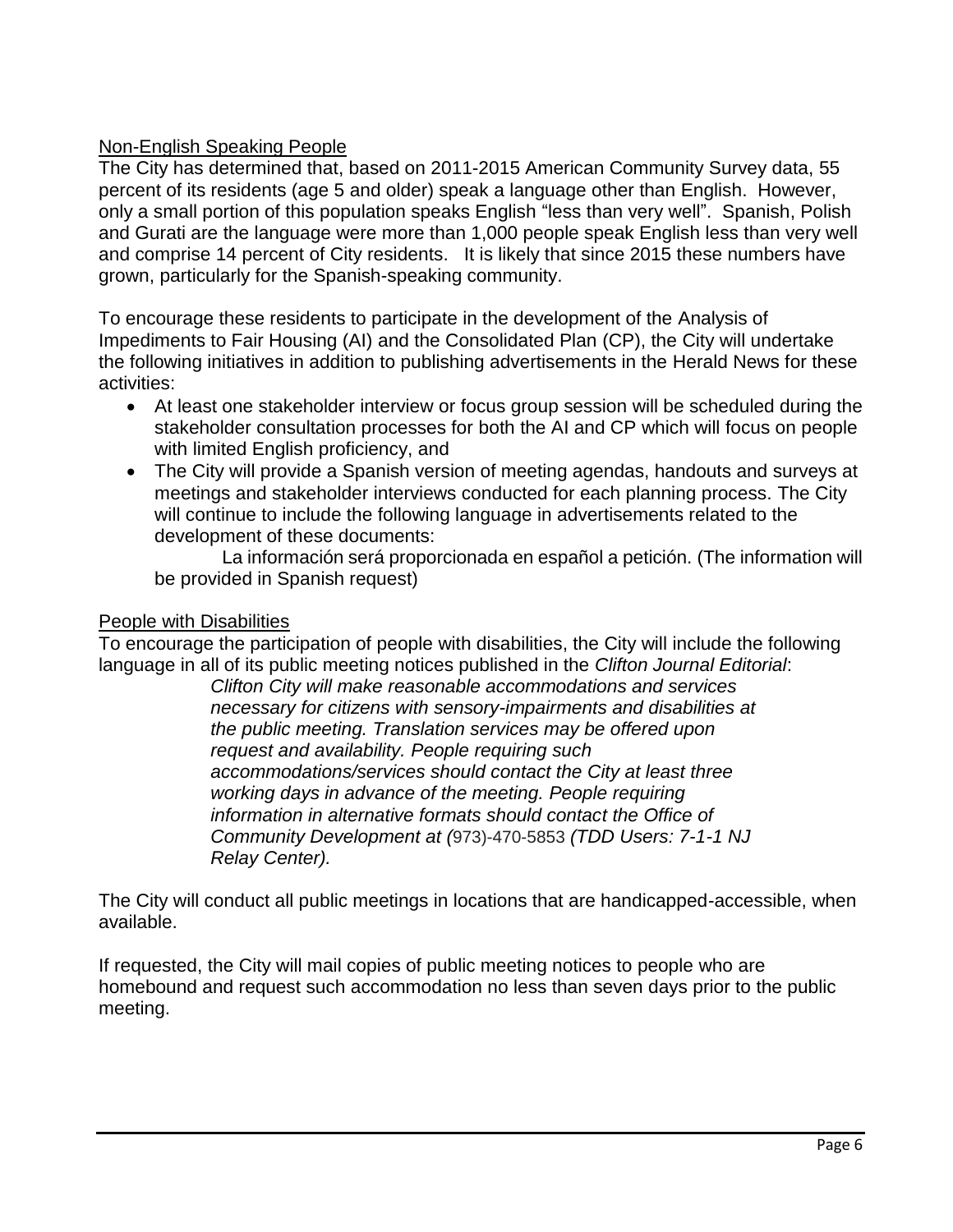## People with Low- and Moderate-Incomes

The City will conduct at least one public meeting during the development of the Analysis of Impediments, the Consolidated Plan, and the Annual Action Plan in a location in the community where at least 51% of its residents have low- and moderate-incomes.

## Organizations and Agencies

The City encourages the participation of local and regional institutions, the Continuum of Care, businesses, developers, nonprofit organizations, philanthropic organizations, broadband internet service providers, organizations engaged in narrowing the digital divide, agencies whose primary responsibilities include the management of flood prone areas, public land or water resources, emergency management agencies, and community-based and faith-based organizations in the process of developing, revising, amending, adopting and implementing all documents covered by this Plan. This will be achieved through stakeholder interviews, focus groups and/or public meetings.

## Local Public Housing Agency

The City encourages, in consultation with the Clifton Public Housing Agency (CPHA), the participation of residents of Section 8 Housing Choice Vouchers issued by the CPHA, in the process of developing, revising, amending, adopting and implementing the documents covered by this Plan. The City will provide information to the Executive Director of the CPHA about the Analysis of Impediments to Fair Housing, its affirmatively furthering fair housing strategy, and Consolidated Plan activities related to housing developments so the CPHA can make this information available at the annual public hearings required for its Public Housing Agency Plan.

The City encourages participation by CPHA stakeholders. This will be carried out by providing to the PHA information on public meetings, surveys and other outreach initiatives related to the documents covered by this Plan.

## Public Notices

Public review/comment periods and public hearings held in the process of developing, revising, amending, adopting and implementing the documents covered by this Plan shall be advertised in the *Herald News* no less than ten to fourteen days before the public review and comment period commences or the public hearing is held.

## Public Hearings

All public hearings will be scheduled at times and locations that are convenient for potential and actual program beneficiaries, and with accommodation for people with disabilities and non-English Spanish, Polish and Gujarati speakers in accordance with this Plan.

## Technical Assistance

The Community Development staff is available to assist organizations and other eligible individuals that are interested in submitting a proposal to obtain funding through HUD funded Community Development Block Grant program. All potential applicants are strongly encouraged to contact the Clifton City Office of Community Development for technical assistance before initiating a funding request application.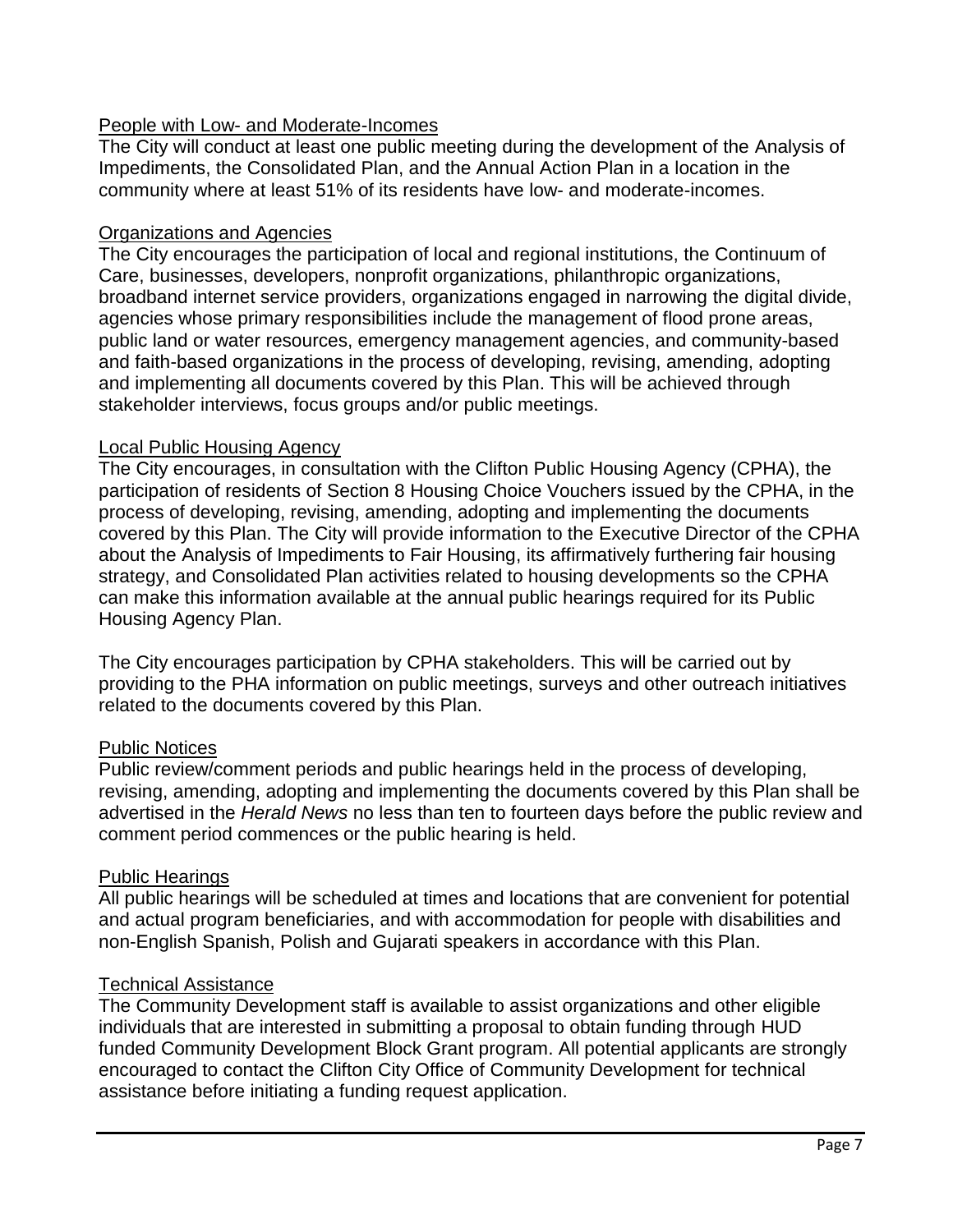## Online Access

The City will post draft copies and final copies of all documents covered by this Plan on its website accessible at: https://www.cliftonnj.org/239/Community-Development

## Other Engagement Techniques

The Plan may be amended as the City continues to gain access to technology that improves the avenues of participation by its residents.

## Contact Person

All communication regarding the Plan, the Analysis of Impediments to Fair Housing, the Consolidated Plan, the Annual Action Plan, the CAPER, comments, complaints, reasonable accommodation for people with disabilities, translation services, or other elements shall be directed to:



## In the Event of an Emergency

In the event of a local, state or federally declared disaster or emergency where public places may be closed to the public or in-person participation may not be feasible or large gatherings may be considered a public health risk, the City may opt to conduct public hearings and meetings virtually via conference call or live web-streaming with the ability to ask questions and provide an opportunity to comment where public comment is required to be heard. The Public can access the Clifton Council meetings on Verizon Channel 40 or Cablevision Channel #77. Accommodations will be made for persons with disabilities and non-English speaking persons upon request. Documents for public review will be shared via the City's website.

In the event of an emergency, the following alternatives may be instituted by the City: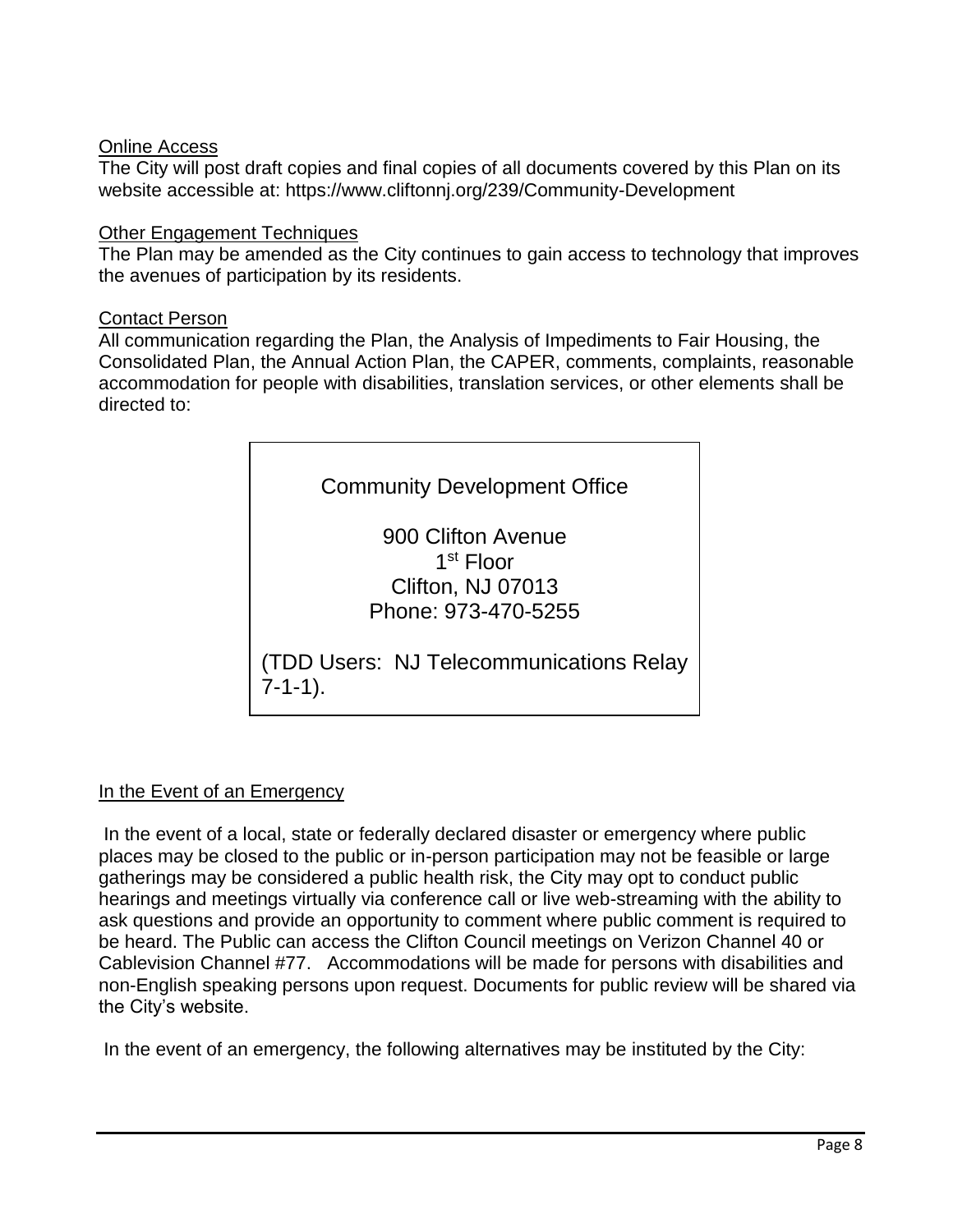- 1. The public comment and display period for the Consolidated Plan and/or Annual Action Plan and any amendment thereto will be consistent with HUD's requirements.
- 2. Draft documents for public comment and review will be made available on the City's website is [https://www.cliftonnj.org.](https://linkprotect.cudasvc.com/url?a=https%3a%2f%2fwww.cliftonnj.org&c=E,1,w7SQEc_e72ZkKcZ4Ic3bJDhKfz_SCtiLKFJrTbHTOwEDa95csnVFk3h-1xLjhJMy7Er2mpvJVxvaOMWSHFat0-q2BSt41DDMkvkTT6zw0gz3Zuw,&typo=1)
- 3. Copies of the draft documents will be e-mailed upon request, if possible.
- 4. Public meetings may be held as virtual meetings using online platforms for public viewing with the option for real-time questions to be presented.

The City may opt to hold one public hearing during the Consolidated Plan/Annual Plan process and its second required public hearing during the CAPER process for the same program year if a virtual hearing is not feasible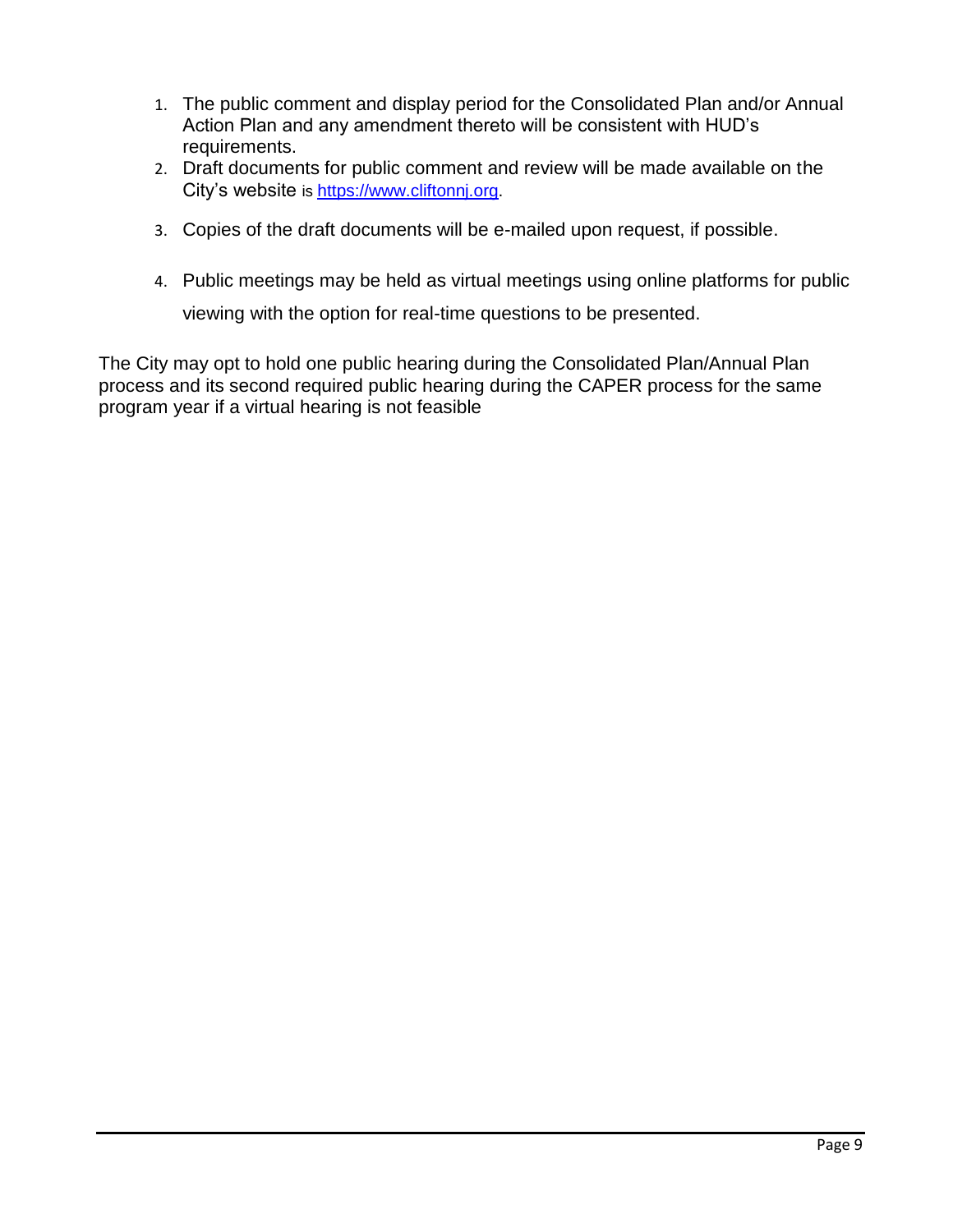## **C. The Citizen Participation Plan**

#### Plan Development

The City shall implement the following procedure when amending its Citizen Participation Plan.

## a. Public Review of the Draft Plan

The draft Citizen Participation Plan will be made available for public review for a 15 day period prior to the consideration and adoption by the Clifton City Council and may be done concurrently with the public review and comment process for the Consolidated Plan. Copies of the draft Citizen Participation Plan will be made available for review at the following locations:

900 Clifton Avenue 1 st Floor Clifton, NJ 07013 Phone: 973-470-5255 (TDD Users: NJ Telecommunications Relay 7-1-1)

And online at:

<https://www.cliftonnj.org/239/Community-Development>

## b. Public Hearing

The City will conduct a public hearing to accept comments on the draft Citizen Participation Plan prior to its approval and submittal to HUD. This public hearing may be held concurrently with the public hearing held in conjunction with the Consolidated Plan.

## c. Comments Received on the Draft Plan

Written comments will be accepted by the City Contact Person, or a designee, during the 15-day public review period. Comments may be emailed to: JHartmann@Cliftonnj.org

## d. Clifton City Council Action

Following the public hearing, the Plan will be presented to the City Council for consideration and formal action. A summary of all written comments and those received orally during the public hearing, as well as the City's responses to all written comments, will be attached to the Plan prior to submission to HUD.

## e. Submission to HUD

The Plan will be approved as a stand-alone document and submitted to HUD with a summary of all written comments and those received orally during the public hearing as well as the City's responses to written comments and proof of compliance with the 15-day public review and comment period requirement. A summary of any comments or views not accepted and the reasons for non-acceptance shall be supplied to HUD as well.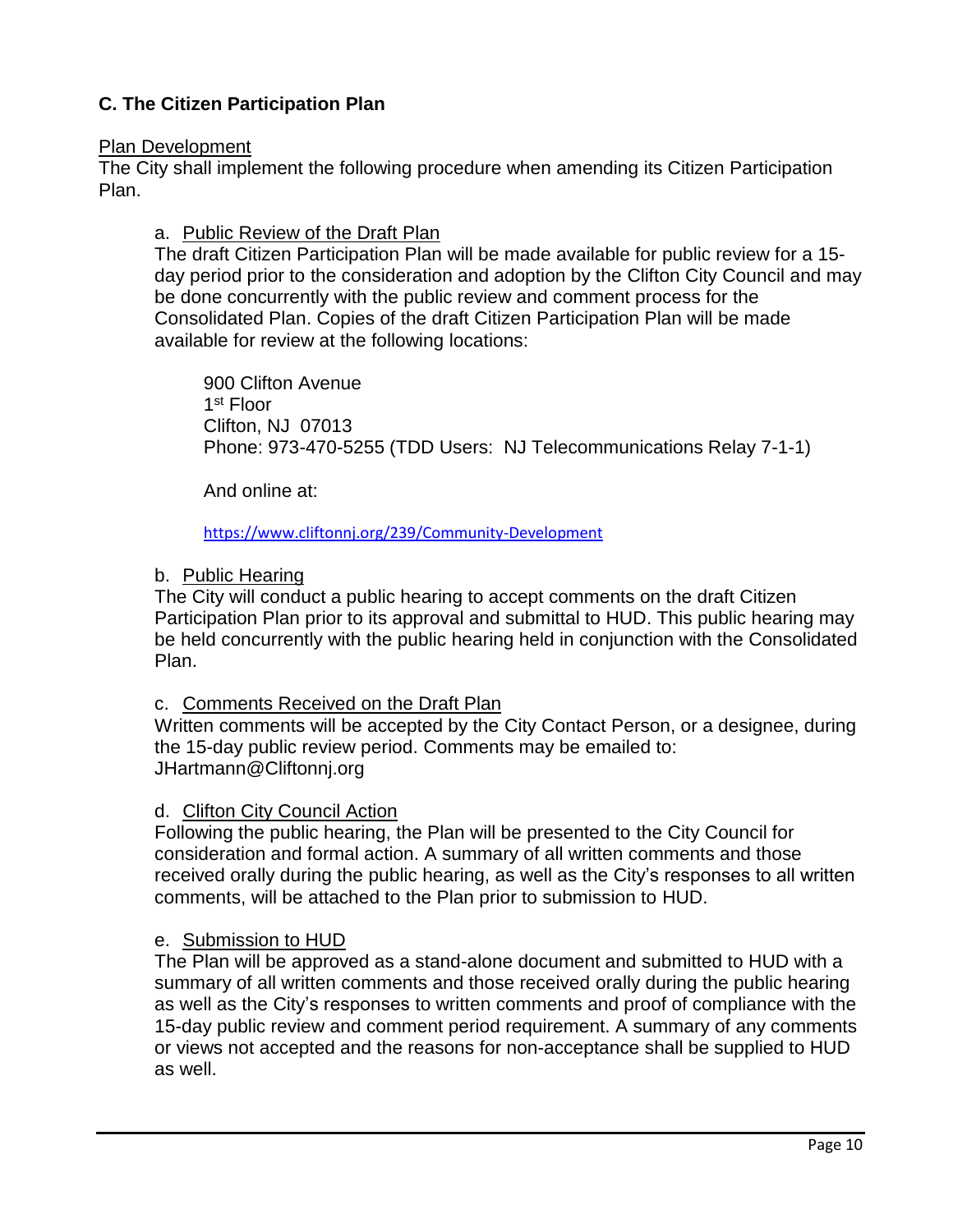## Amendments to the Approved Citizen Participation Plan

The City shall follow the following procedure to amend its approved Citizen Participation Plan, as needed.

## a. Amendment Considerations

The City will amend the Plan, as necessary, to ensure adequate engagement and involvement of the public in making decisions related to its HUD funded programs. Substantial amendments to the Citizen Participation Plan may be required should a provision of the Plan be found by the City to conflict with HUD regulations, or when changes in HUD regulations occur. Edits to the Plan that only include updated contact information or editorial changes for clarity will not be released for public review and comment.

## b. Draft Amended Plan Review

The draft Amended Plan will be made available for public review for a 15-day period prior to the City Council's consideration and adoption and may be done concurrently with the public review and comment process for the Consolidated Plan. Copies of the draft Amended Plan will be made available for review at the following locations:

900 Clifton Avenue 1 st Floor Clifton, NJ 07013 Phone: 973-470-5255 (TDD Users: NJ Telecommunications Relay 7-1-1) Email: JHartmann@Cliftonnj.org

And online at:

## <https://www.cliftonnj.org/239/Community-Development>

## c. Comments Received on Draft Amended Plan

Written comments will be accepted by the City Contact Person, or a designee, during the 15-day public review period.

## d. Public Hearing

The City will conduct a public hearing to review and accept public comments on the draft Amended Plan prior to its approval and submittal to HUD. This public hearing may be held concurrently with the public hearing held in conjunction with the Consolidated Plan.

## e. Clifton City Council Action

Following the public hearing, the Plan will be presented to the City Council for consideration and formal action.

## f. Submission to HUD

A copy of the Amended Citizen Participation Plan, including a summary of all written comments and those received during the public hearing as well as the City's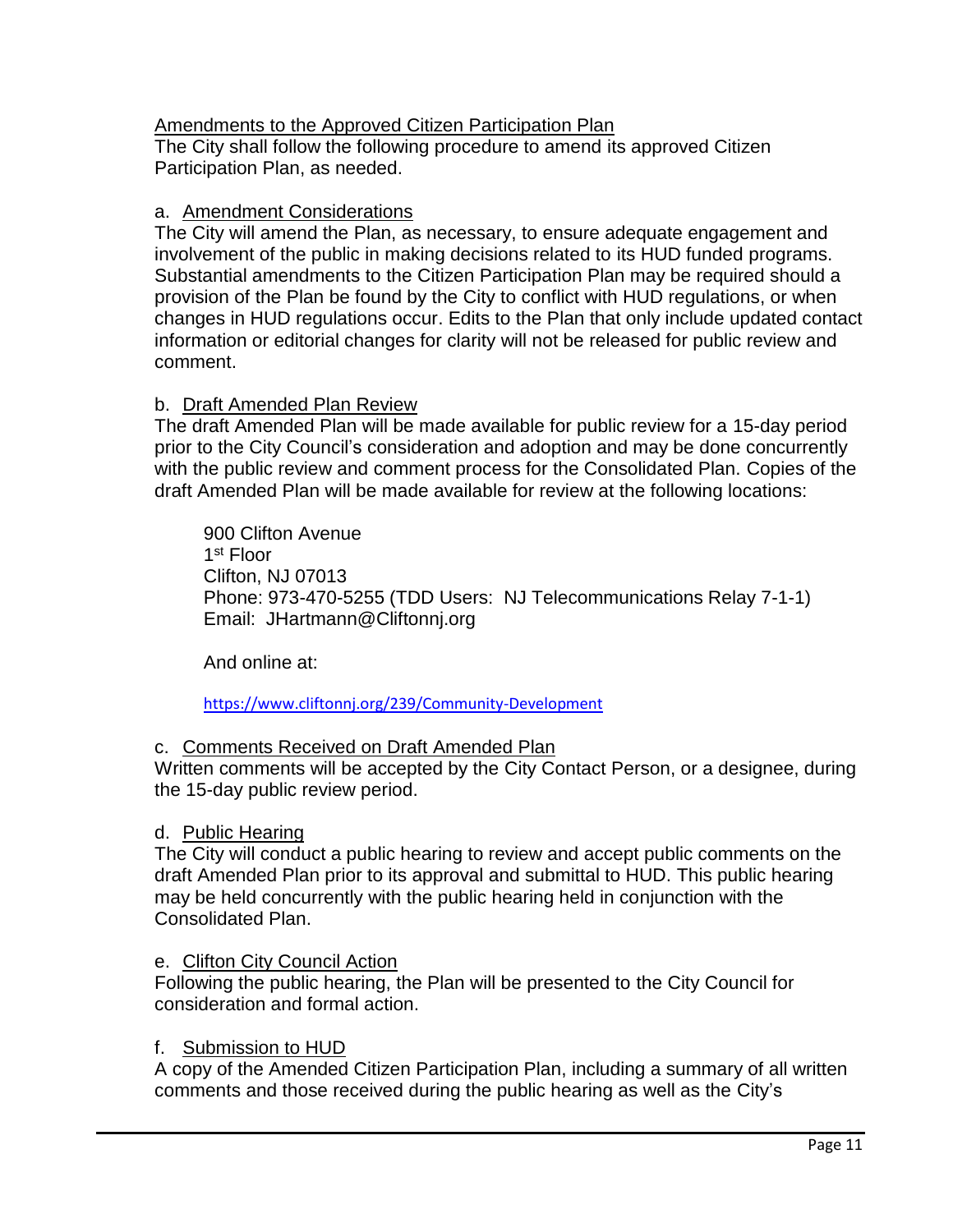responses and proof of compliance with the minimum 15-day public review and comment period requirement, will be submitted to HUD. A summary of any comments or views not accepted and the reasons therefore shall be supplied to HUD as well.

#### Plan Access

The approved Amended Citizen Participation Plan will be kept on file at the

900 Clifton Avenue 1 st Floor Clifton, NJ 07013 Phone: 973-470-5255 (TDD Users: NJ Telecommunications Relay 7-1-1) Email: JHartmann@Cliftonnj.org

And online at:

<https://www.cliftonnj.org/239/Community-Development>

Hard copies can be made available to those requesting the approved Amended Plan by contacting the City Contact Person, or a designee.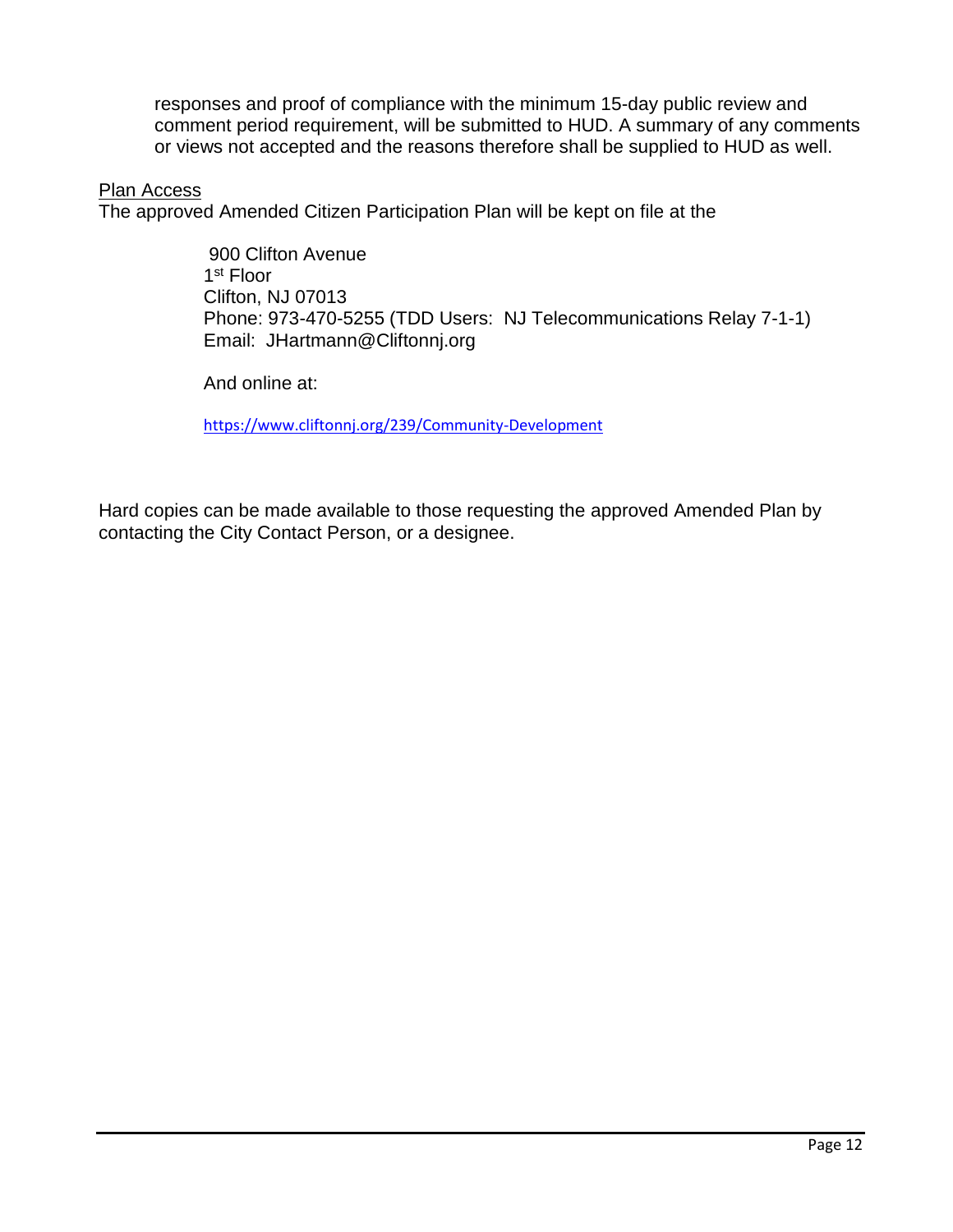## **D. The Consolidated Plan (CP)**

## Plan Development

The City will follow the process and procedures described below in the development of its Consolidated Plan (CP).

## a. Stakeholder Consultation and Citizen Outreach

In the development of the CP, the City will consult with other public and private agencies including, but not limited to, the following:

- Clifton Public Housing Agency
- Other assisted housing providers
- Social service providers including those focusing on services to non-White persons, families with children, the elderly, people with disabilities, people with HIV/AIDS and their families, homeless people, and other protected classes
- Community-based and regionally-based organizations that represent protected class members and organizations that enforce fair housing laws
- Regional government agencies involved in metropolitan-wide planning and transportation responsibilities
- Broadband internet service providers and organizations engaged in narrowing the digital divide
- Agencies whose primary responsibilities include the management of flood prone areas, public land or water resources
- Emergency management agencies.

When preparing the portion of the CP concerning lead-based paint hazards, the City shall consult with local or state health and child welfare agencies and examine existing data related to lead-based paint hazards and poisonings, including health department data on the addresses of housing units in which children have been identified as lead-poisoned.

When preparing the description of priority non-housing community development needs, the City will notify adjacent units of local government, to the extent practicable. This shall involve, at a minimum, the City sending a letter to the chief elected official of each adjacent unit of government notifying them of the draft CP and how to access a copy online for review and comment.

A variety of mechanisms may be utilized to solicit input from these people/service providers/agencies/entities. These include written letters, telephone or in-person interviews, mail surveys, internet-based feedback and surveys, focus groups, and/or consultation workshops.

## b. Public Hearings

The City will conduct at least two public hearings in the development of the CP. The first public hearing will be conducted before the draft CP is published for public comment, during which the City will address housing and community development needs, development of proposed activities, the amount of assistance the City expects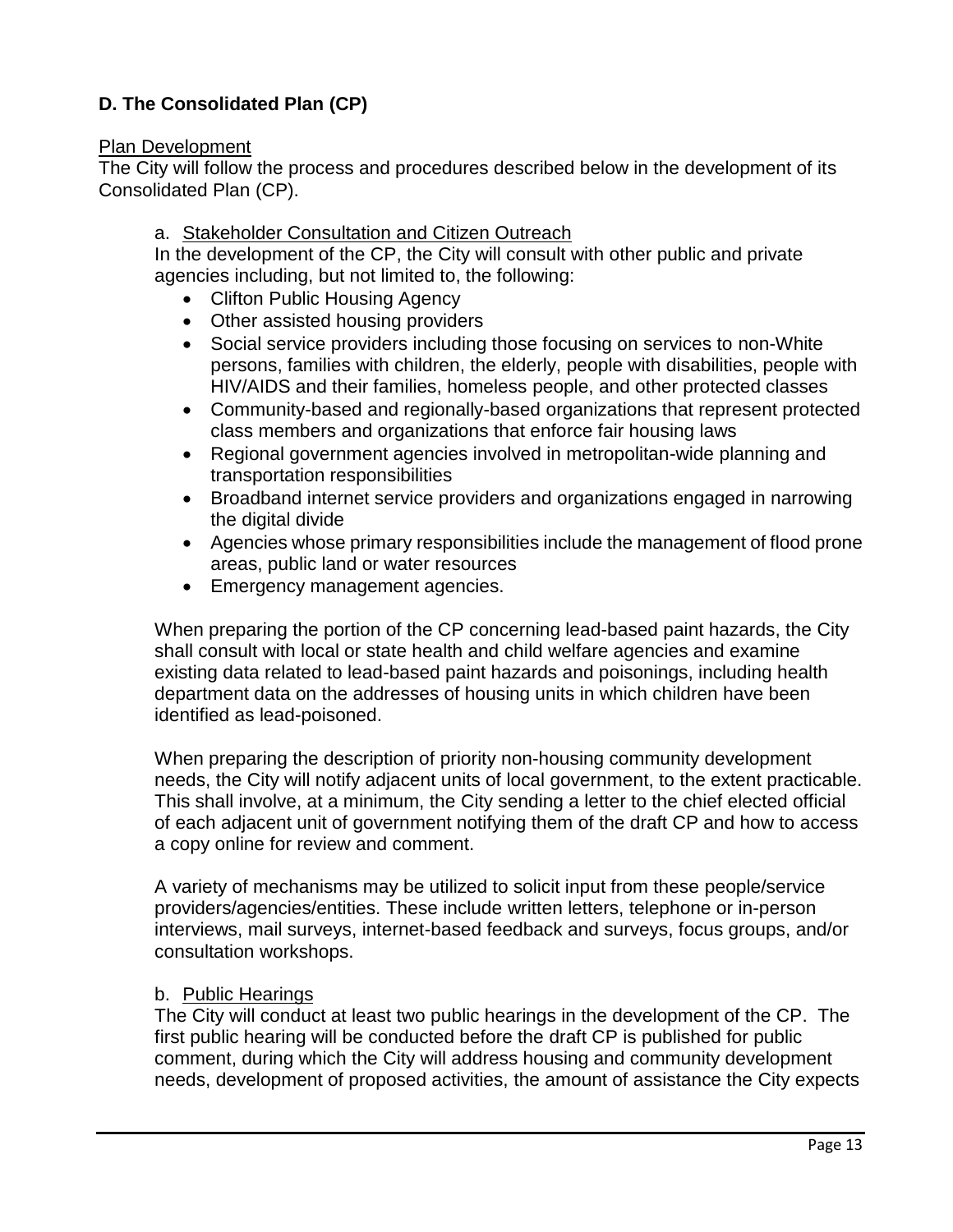to receive (including grant funds and program income), the range of activities that may be undertaken, including the estimated amount that will benefit low- and moderate-income residents, and a review of program performance.

The second public hearing will be conducted during or after the 30-day public comment period during which the City will address identified housing and community development needs, proposed eligible activities, and proposed strategies and actions for affirmatively furthering fair housing consistent with the Analysis of Impediments to Fair Housing.

## c. Potential Displacement of People

Although the City does not anticipate any residential displacement to occur in the foreseeable future, it is required to describe its plans to minimize the displacement of people and to assist any people displaced. When displacement is unavoidable on a temporary or permanent basis, the City will comply with the federal Uniform Relocation Act.

Should displacement of residents be necessary as a result of the use of funds covered by this Plan, the City shall compensate residents who are actually displaced in accordance with *HUD Handbook No. 1378, Tenant Assistance, Relocation and Real Property Acquisition*. This resource is accessible online at [http://portal.hud.gov/hudportal/HUD?src=/program\\_offices/administration/hudclips/ha](http://portal.hud.gov/hudportal/HUD?src=/program_offices/administration/hudclips/handbooks/cpd/13780) [ndbooks/cpd/13780](http://portal.hud.gov/hudportal/HUD?src=/program_offices/administration/hudclips/handbooks/cpd/13780) .

## d. Public Display and Comment Period

The draft CP will be placed on display for a period of no less than 30 days to encourage public review and comment. The public notice shall include a brief summary and purpose of the CP; the anticipated amounts of funding (including program income, if any); proposed activities likely to result in displacement, if any; plans for minimizing the displacement of people as a result of funded activities, if any; plans to assist people actually displaced by the project, if any; the dates of the public display and comment period; the locations where copies of the draft CP can be examined; how comments will be accepted; when the document will be considered for action by the City Council; and, the anticipated submission date to HUD. Copies of the draft CP will be made available for review at the following locations:

900 Clifton Avenue 1 st Floor Clifton, NJ 07013 Phone: 973-470-5255 (TDD Users: NJ Telecommunications Relay 7-1-1) Email: JHartmann@Cliftonnj.org

And online at:

<https://www.cliftonnj.org/239/Community-Development>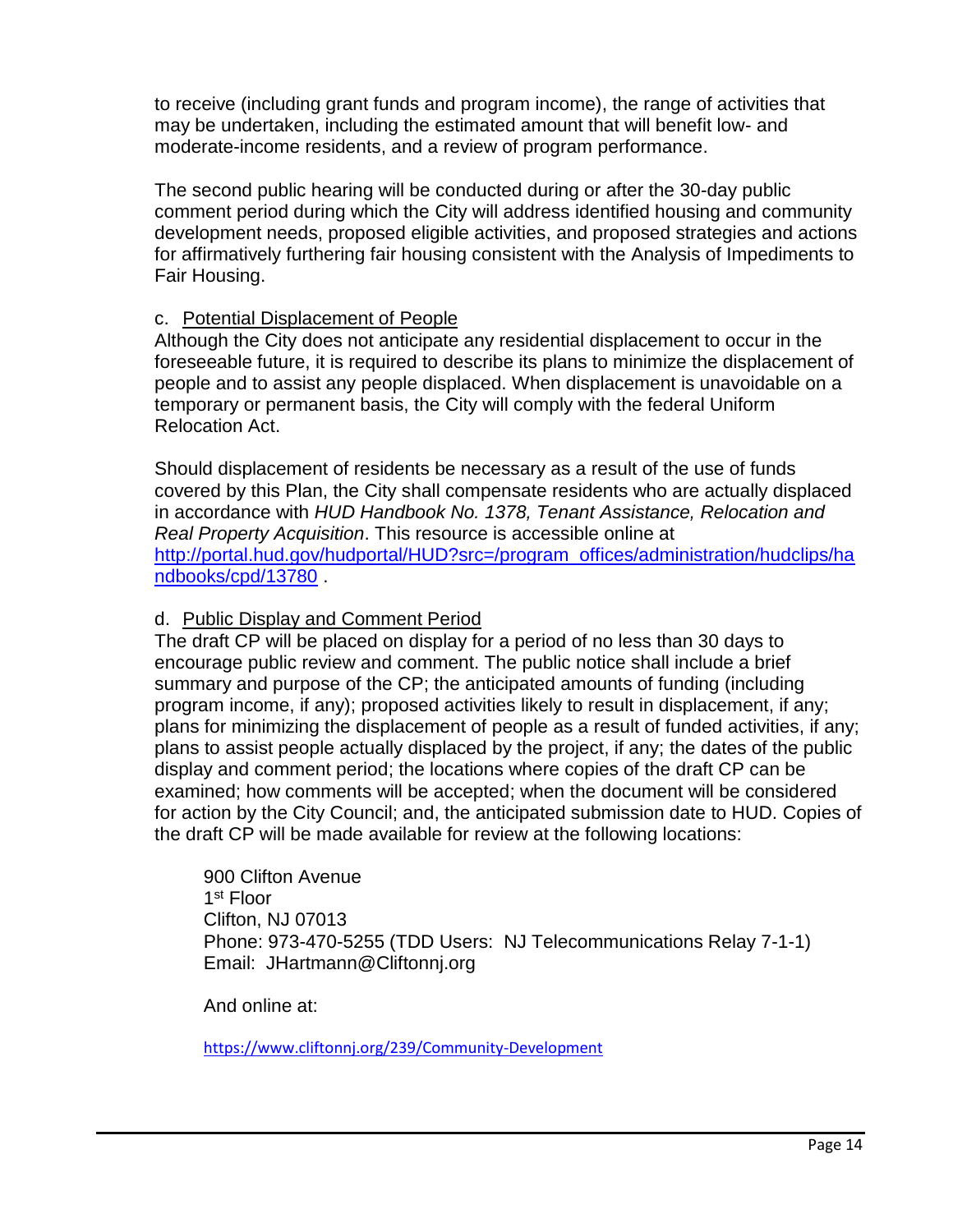In addition, the City will make available a reasonable number of free copies of the draft document to residents and groups that request them.

## e. Comments Received on the Draft Consolidated Plan

Written comments will be accepted by the City Contact Person, or a designee, during the 30-day public display and comment period. The City will consider any comments or views of City residents received in writing, or orally at the public hearings, in preparing the final CP. A summary of these comments or views, and a summary of any comments or views not accepted and the reasons why, will be attached to the final CP for submission to HUD.

## f. Clifton City Council Action

Following the public hearing, the CP will be presented to the Clifton City Council for consideration and formal action.

## g. Submission to HUD

The CP will be submitted to HUD no less than 45 days before the start of the City's five-year program cycle unless otherwise directed by HUD.

## **Revisions to the Consolidated Plan**

The City shall follow the following procedure to revise its CP, as needed.

## a. Revision Considerations

There are two types of amendments that may occur with the CP: minor amendments and substantial amendments. An amendment to the approved CP is considered substantial under the following circumstances:

- When an eligible activity is added or deleted
- When there is a change in the priorities identified in the CP

All other changes that do not meet the criteria defined above will be considered minor amendments and will not be subject to public comments. These changes will be fully documented and approved by the City Council.

The City may choose to submit a copy of each amendment to the CP to HUD as it occurs, or at the end of the program year. Letters transmitting copies of amendments will be signed by the Mayor.

## b. Public Display and Comment Period

The draft Revised CP will be placed on display for a period of no less than 30 days to encourage public review and comment. The public notice shall include a brief summary of the revisions, the dates of the public display and comment period, the locations where copies of the proposed revised CP can be examined, how comments will be accepted, when the document will be considered for action by the City Council, and the anticipated submission date to HUD. Copies of the draft Revised CP will be made available for review at the following locations: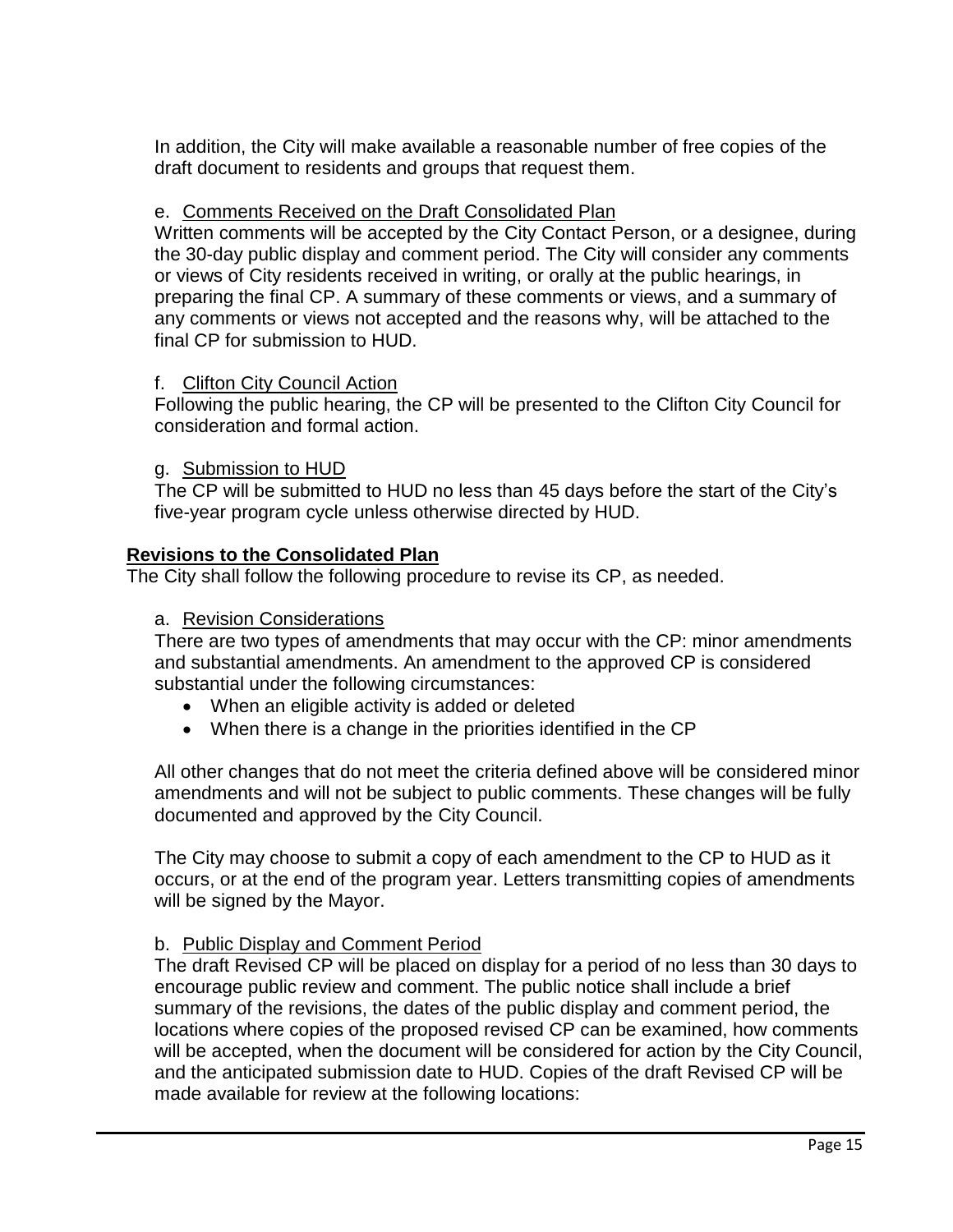900 Clifton Avenue 1st Floor Clifton, NJ 07013 Phone: 973-470-5255 (TDD Users: NJ Telecommunications Relay 7-1-1) Email: JHartmann@Cliftonnj.org

And online at:

<https://www.cliftonnj.org/239/Community-Development>

In addition, the City will make available a reasonable number of free copies to residents and groups that request them.

#### c. Comments Received on the Draft Revised Consolidated Plan

Written comments will be accepted by the City Contact Person, or a designee, during the 30-day public display and comment period. The City will consider any comments or views of City residents received in writing, or orally at public hearings, in preparing the final Revised CP. A summary of these comments or views, and a summary of any comments or views not accepted and the reasons why, will be attached to the final Revised CP for submission to HUD.

#### d. Clifton City Council Action

Following the public hearing, the Revised CP will be presented to the City Council for consideration and formal action.

#### e. Submission to HUD

The Revised CP will be submitted to HUD within 30 days following the end of the public display and comment period.

#### Plan Access

The revised plan shall be kept on file at:

900 Clifton Avenue 1st Floor Clifton, NJ 07013

And online at:

<https://www.cliftonnj.org/239/Community-Development>

Hard copies can be made available to those requesting the Revised CP by contacting the City Contact Person, or a designee.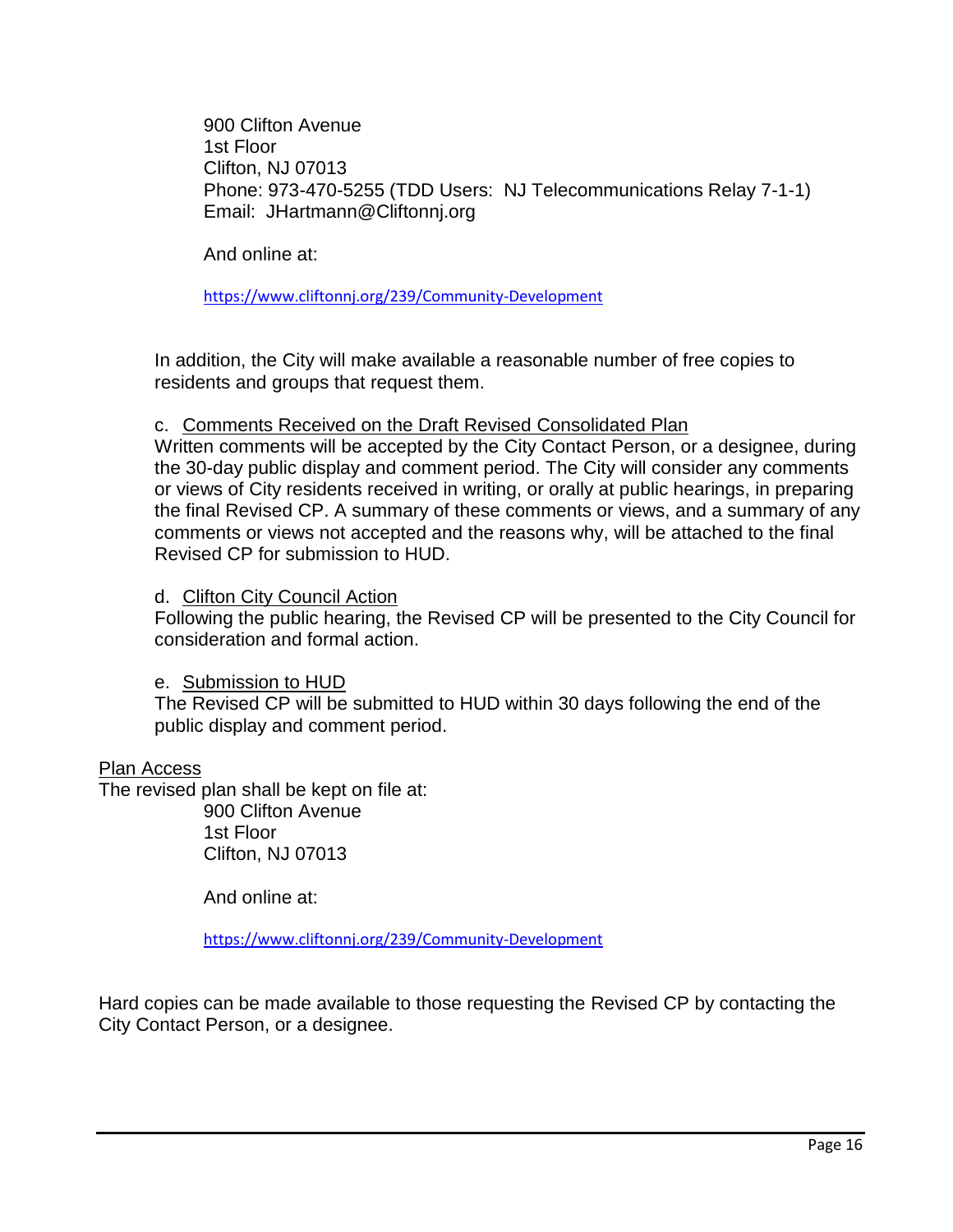## **F. The Annual Action Plan (AAP)**

The Annual Action Plan (AAP) is a component of the Consolidated Plan (CP), and it describes the City's proposed use of available federal and other resources to address the priority needs and specific objectives in the CP for each program year; the City's method for distributing funds for specific projects; and, the geographic areas of the City to which it will direct assistance.

## Plan Development

The City will follow the process and procedures described below in the development of its AAP.

#### a. Public Hearings

The City will conduct at least two public hearings during the development of the AAP to obtain residents' views and to respond to proposals and questions. The first public hearing will be conducted before the AAP draft is published for public comment. During the first public hearing the City will address housing and community development needs, development of proposed activities, the amount of assistance the City expects to receive (including grant funds and program income), the range of activities that may be undertaken, including the estimated amount that will benefit residents with low- and moderate-incomes, and a review of program performance.

The second public hearing will be conducted during or after the 30-day public comment period during which the City will address identified housing and community development needs, proposed eligible activities, and proposed strategies and actions for affirmatively furthering fair housing consistent with the Assessment of Fair Housing.

## b. Public Display and Comment Period

The draft AAP will be placed on display for a period of no less than 30 days to encourage public review and comment. The public notice shall include a brief summary of the AAP, the anticipated amounts of funding (including program income, if any), the dates of the public display and comment period, the locations where copies of the draft AAP can be examined, how comments will be accepted, when the document will be considered for action by the City Council, and the anticipated submission date to HUD. Copies of the draft AAP will be made available for review at the following locations:

900 Clifton Avenue 1st Floor Clifton, NJ 07013 Phone: 973-470-5255 (TDD Users: NJ Telecommunications Relay 7-1-1) Email: JHartmann@Cliftonnj.org And online at:

<https://www.cliftonnj.org/239/Community-Development>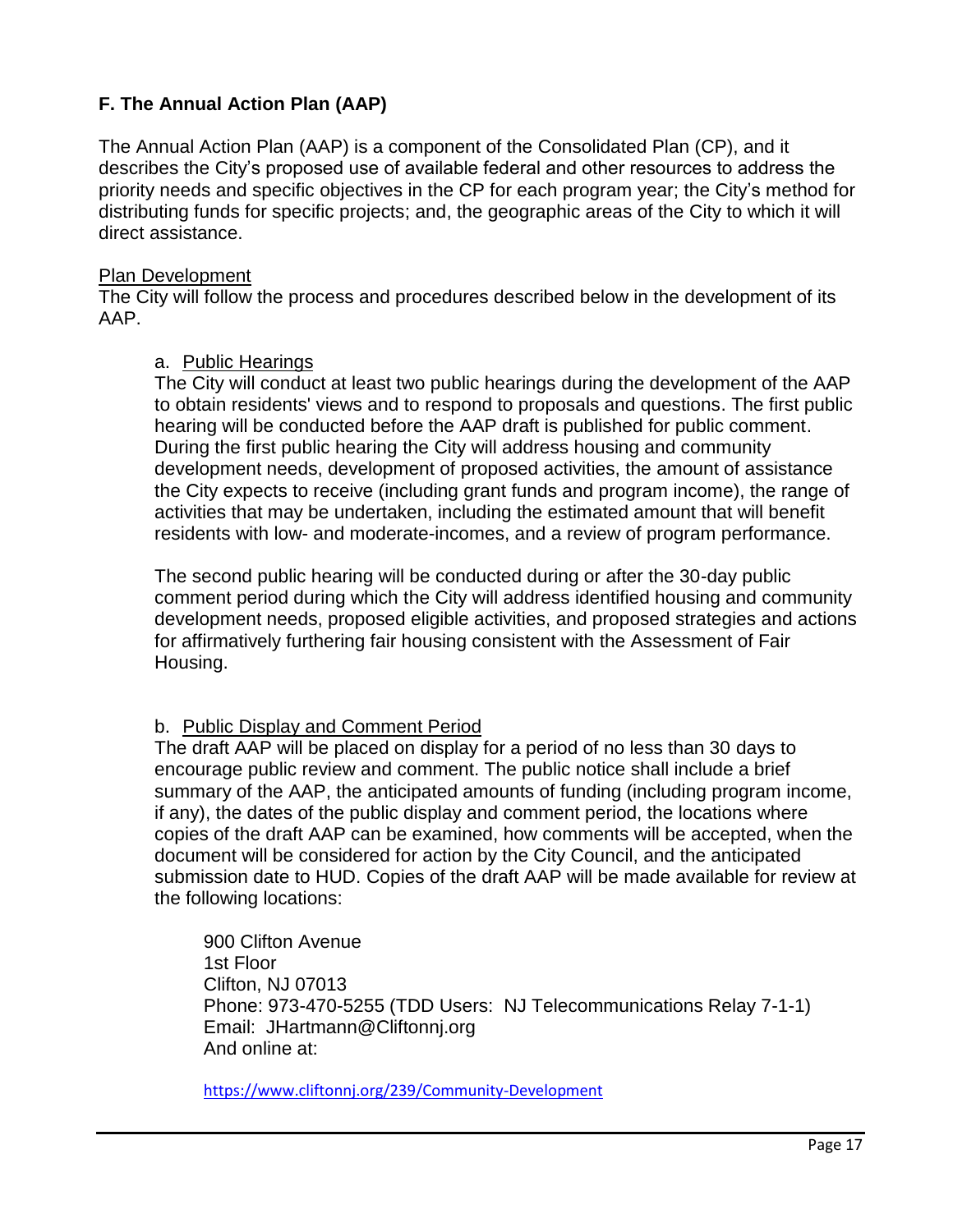In addition, the City will make available a reasonable number of free copies to residents and groups that request them.

## c. Comments Received on the Draft Annual Action Plan

Written comments will be accepted by the City Contact Person, or a designee, during the 30-day public display and comment period. The City will consider any comments or views of City residents received in writing, or orally at the public hearings, in preparing the final AAP. A summary of these comments or views, and a summary of any comments or views not accepted and the reasons why, will be attached to the final AAP for submission to HUD.

## d. Clifton City Council Action

Following the public hearing, the AAP will be presented to the Clifton City Council for consideration and formal action.

## e. Submission to HUD

The AAP will be submitted to HUD no less than 45 days before the start of the City's annual program year.

#### Revisions to the Annual Action Plan

The City shall follow the following procedure to revise its AAP, as needed.

## a. Revision Considerations

There are two types of amendments that may occur with the AAP: minor amendments and substantial amendments. An amendment to the approved AAP is considered substantial under the following circumstances:

- When an eligible activity is added or deleted
- When a change occurs in the purpose, location, or beneficiaries of an activity previously approved
- When a 50 percent change in federal funding occurs where the project is \$25,000 or less
- When a 25 percent change in federal funding occurs where the project is more than \$25,000.

All other changes to funding allocations or approved eligible activities that do not meet the criteria defined above will be considered minor amendments and will not be subject to public comments. These changes will be fully documented and executed by the City Council. The City may choose to submit a copy of each amendment to the AAP to HUD as it occurs, or at the end of the program year. Letters transmitting copies of amendments will be signed by the Mayor.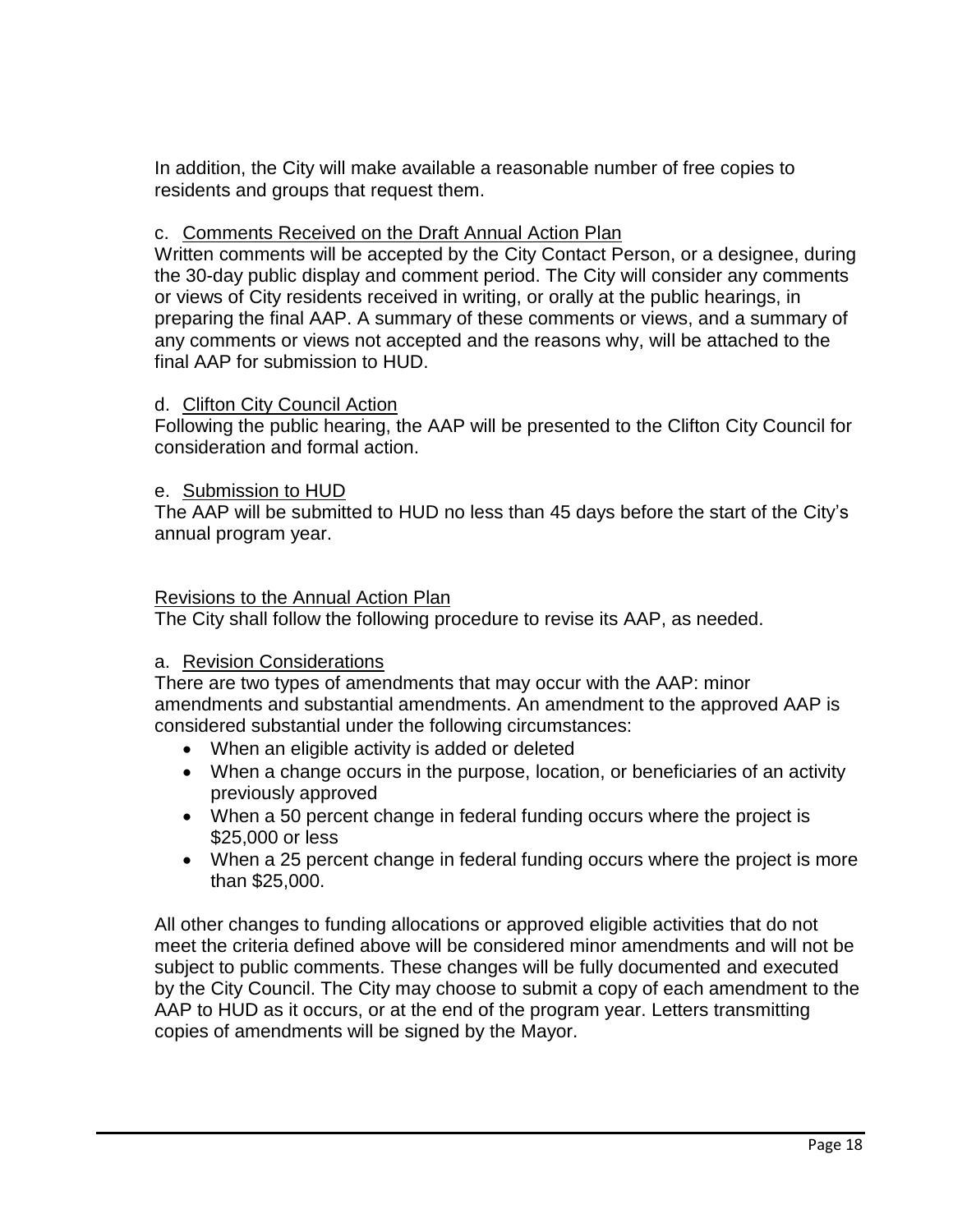## b. Public Display and Comment Period

The draft Revised AAP will be placed on display for a period of no less than 30 days to encourage public review and comment. The public notice shall include a brief summary of the revisions, the dates of the public display and comment period, the locations where copies of the draft revised AAP can be examined, how comments will be accepted, when the document will be considered for action by the City Council, and the anticipated submission date to HUD. Copies of the draft Revised AAP will be made available for review at the following locations:

900 Clifton Avenue 1 st Floor Clifton, NJ 07013 Phone: 973-470-5255 (TDD Users: NJ Telecommunications Relay 7-1-1) Email: JHartmann@Cliftonnj.org

And online at:

<https://www.cliftonnj.org/239/Community-Development>

In addition, the City will make available a reasonable number of free copies to residents and groups that request them.

## c. Comments Received on the Draft Revised Annual Action Plan

Written comments will be accepted by the City Contact Person, or a designee, during the 30-day public display and comment period. The City will consider any comments or views of City residents received in writing, or orally at public hearings, in preparing the final Revised AAP. A summary of these comments or views, and a summary of any comments or views not accepted and the reasons why, will be attached to the final Revised AAP for submission to HUD.

## d. Clifton City Council Action

Following the public hearing, the Revised AAP will be presented to the City Council for consideration and formal action.

## e. Submission to HUD

The Revised AAP will be submitted to HUD within 30 days following the end of the public display and comment period.

## Plan Access

The Annual Plan and any Revisions will be kept on file at:

900 Clifton Avenue 1st Floor Clifton, NJ 07013 Phone: 973-470-5255 (TDD Users: NJ Telecommunications Relay 7-1-1)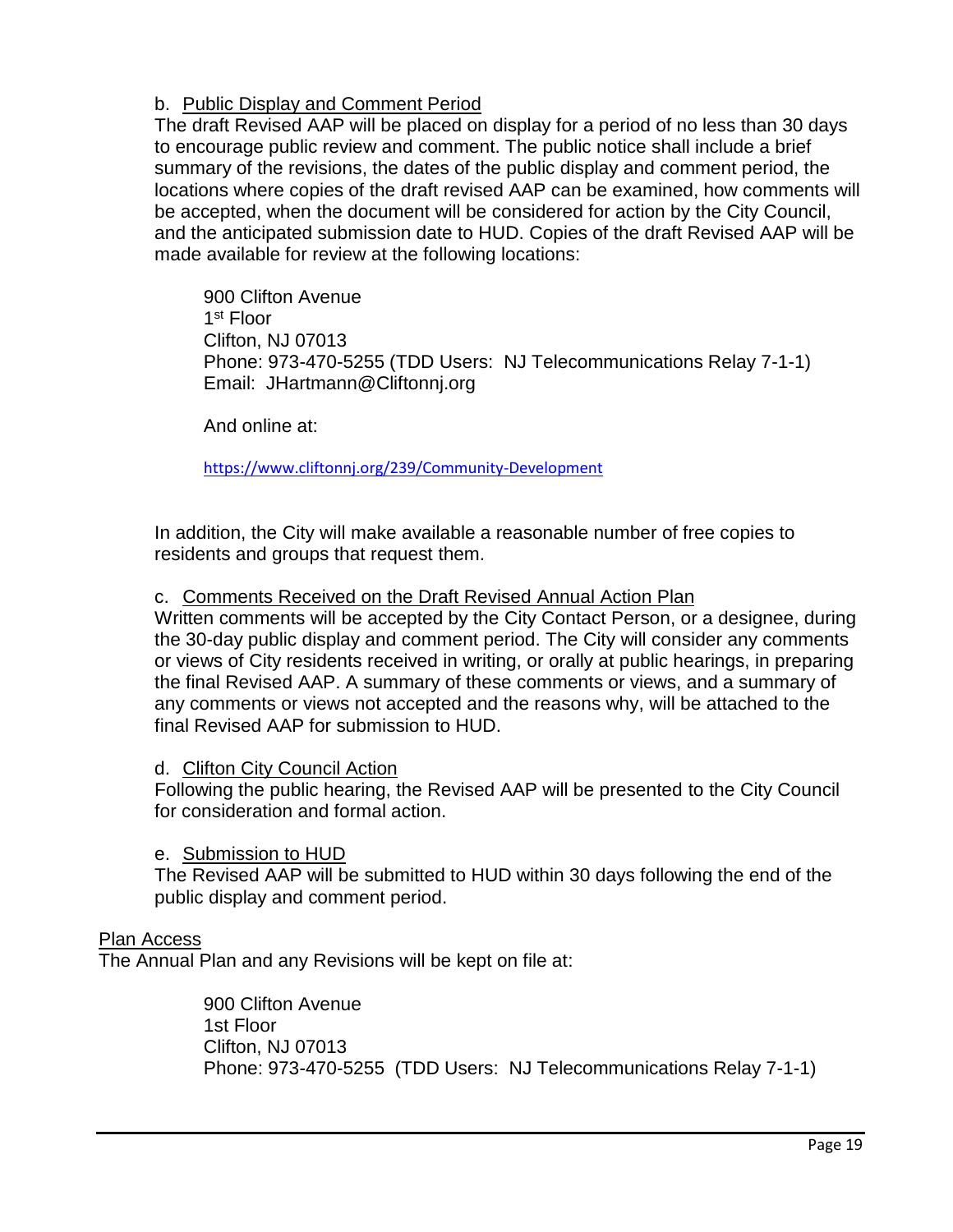And online at:

<https://www.cliftonnj.org/239/Community-Development>

Hard copies can be made available to those requesting the Revised AAP by contacting the City Contact Person, or a designee.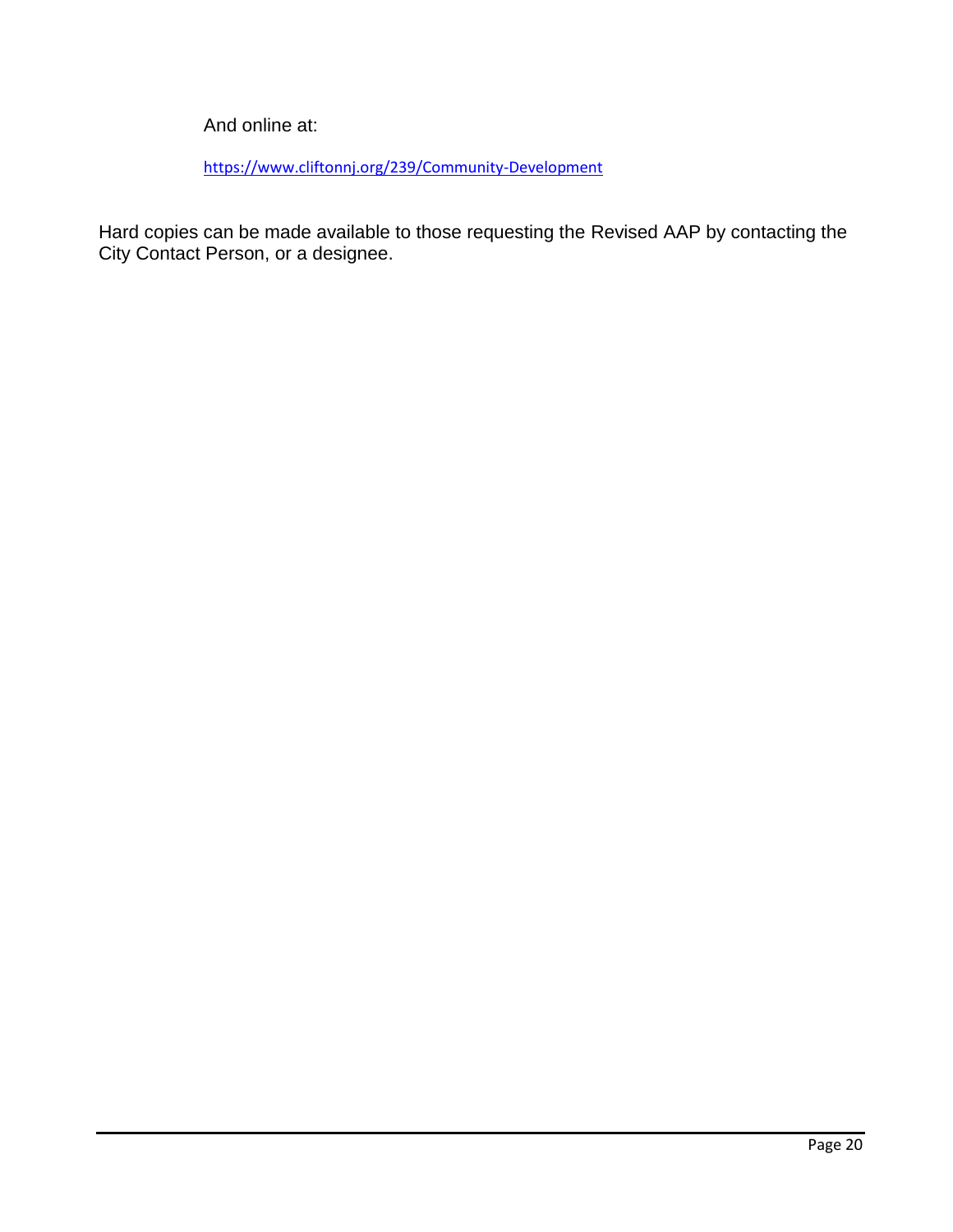## **G. Consolidated Annual Performance and Evaluation Report (CAPER)**

#### Report Development

The City shall follow the following procedure in the drafting and approval of its Consolidated Annual Performance and Evaluation Report (CAPER).

## a. Report Considerations

The Clifton City Office of Community Development will evaluate and report the accomplishments and expenditures of the previous program year and draft the CAPER in accordance with HUD requirements.

## b. Public Display and Comment Period

The draft CAPER will be placed on display for a period of no less than 15 days to encourage public review and comment. Public notice of the display and comment period will be published in the *Herald News* no less than two weeks before the period begins with accommodation for people with disabilities and non-English Spanish speakers in accordance with this Plan. The public notice shall include a brief summary and purpose of the CAPER, a summary of program expenditures, a summary of program performance, the dates of the public display and comment period, the locations where copies of the draft CAPER can be examined, how comments will be accepted, and the anticipated submission date to HUD. Copies of the draft CAPER will be made available for review at the following locations:

900 Clifton Avenue 1st Floor Clifton, NJ 07013 Phone: 973-470-5255 (TDD Users: NJ Telecommunications Relay 7-1-1) Email: JHartmann@Cliftonnj.org

And online at:

<https://www.cliftonnj.org/239/Community-Development>

## c. Comments Received on the Draft CAPER

Written comments will be accepted by the City Contact Person, or a designee, during the 15-day public display and comment period. The City will consider any comments or views of City residents received in writing while preparing the final CAPER. A summary of these comments or views, and a summary of any comments or views not accepted and the reasons why, will be attached to the final CAPER for submission to HUD.

## d. Submission to HUD

The CAPER will be submitted to HUD within 90 days following the end of the City's annual program year.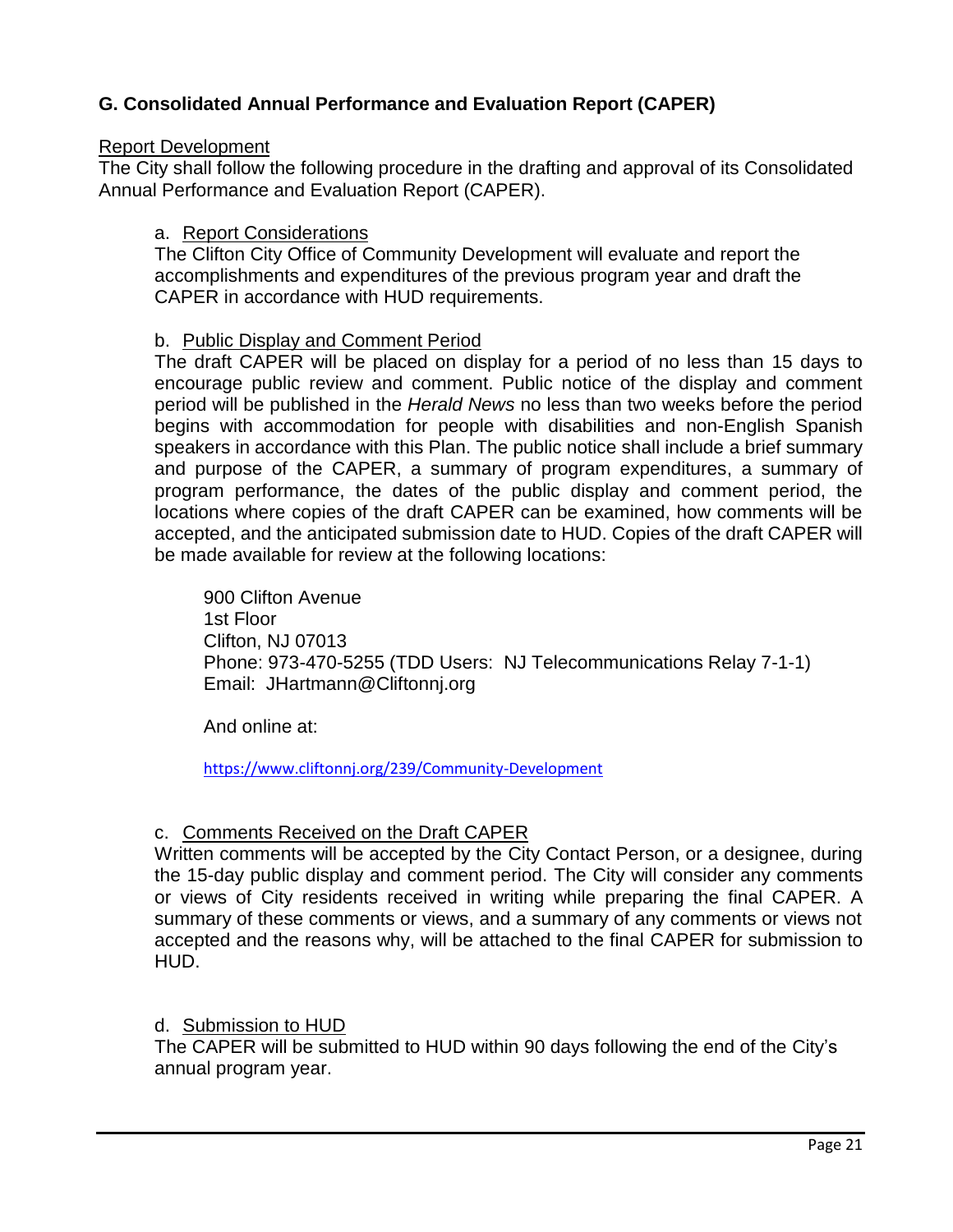## **Plan Access**

The CAPER will be kept on file at: Office of Community Development 900 Clifton Avenue 1 st Floor Clifton, NJ 07013 Phone: 973-470-5255 (TDD Users: NJ Telecommunications Relay 7-1-1)

And online at:

<https://www.cliftonnj.org/239/Community-Development>